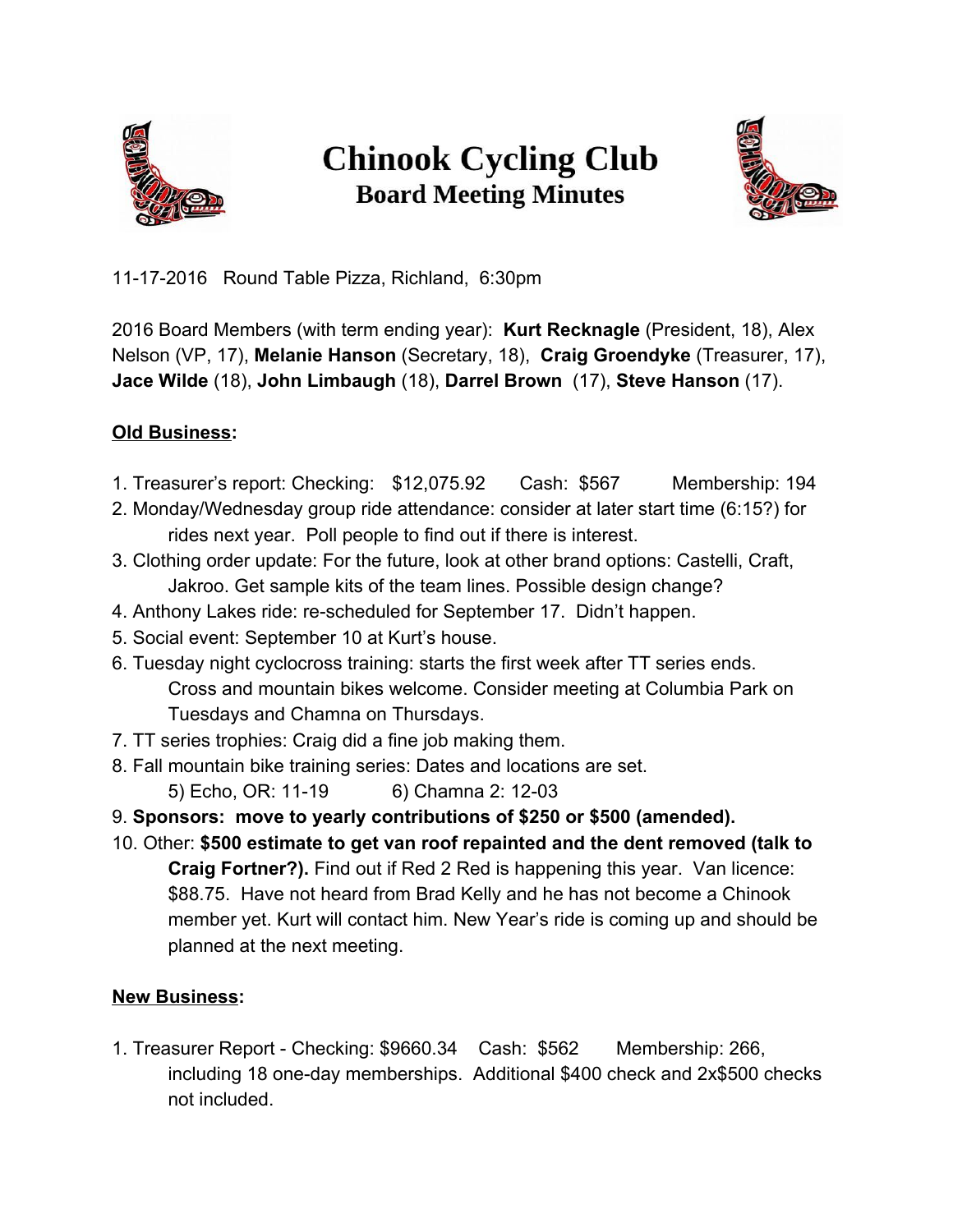- 2. USA Cycling 2017 dues, about \$200 approved
- 3. Van and trailer storage fee, about \$280 approved
- 4. Club liability insurance, about \$400 approved
- 5. Chamna portable toilet rental fee, about \$360 approved

6. Weebly website (Chinook website) renewal, about \$100 - approved. Alex needs to renew email

and domain name.

7. 2016 Fall MTB series - record turn outs. 123 people so far.

8. 2017 Fall MTB Series - Craig will stay on as the coordinator but he needs help!! Make some committees to divvy up the work. Talk about needing more volunteers for next year at

the

Schedule: September 23 - Badger November 4 - Columbia Park October 7 - Bennington Lake November 18 - Echo October 21 - Chamna December 2 - Chamna

9. Elections - President, Secretary, 2 Members at Large - No change in board members.

- 10. Jersey sponsors and possible 2017 clothing order no Dade Moeller as a sponsor anymore. Therapeutic Associates switching to major sponsor (only one location). Also, Dr. Fischer, MaHall Bike Works, Ice Harbor Brewery, DaJuan Recknagle. Check on Tagaris Winery, Lourdes, Kadlec.
- 11. Bikes for Tykes bike build (December 9) at the fairgrounds. Show up around 8:30. Put out an announcement on Facebook/email. Wear Chinook shirts.

12. Spring road series co-ordinators - Darrel has volunteered to put in another solid effort. **Thanks** 

Darrel!

13. TT series co-ordinators - stick with Ian Hoffman because he stays until the end on Tuesdays,

but John Burke will do the computer side of things.

14. New Year's Day ride/chili feed co-ordinators - Greg Turpen and Kurt Recknagle will organize.